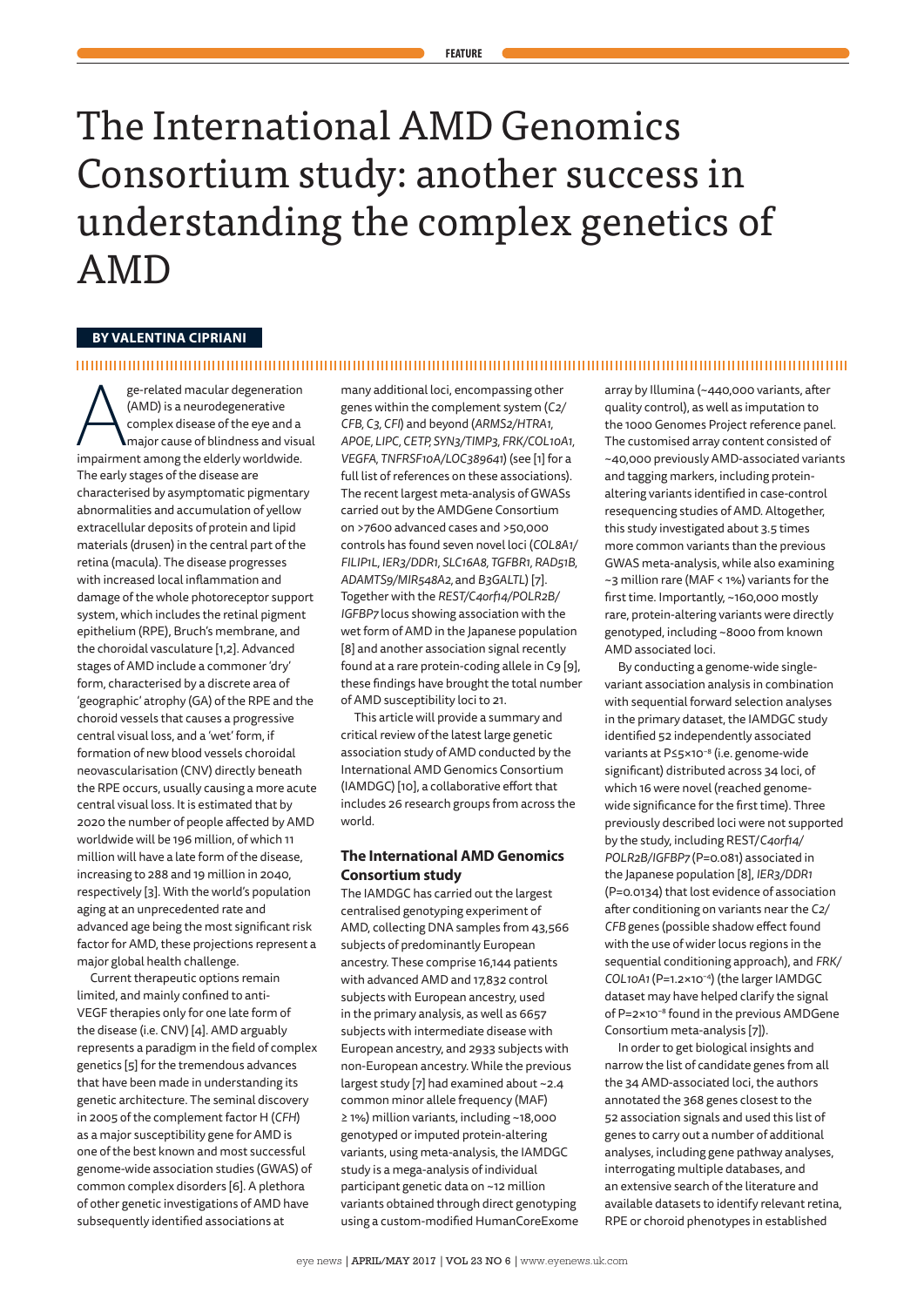genetically modified mice (observed for 32 genes out of 368) and genes that were approved or experimental drug targets (31 genes out of 368). Using data from two independent in-house tissue datasets, they have further checked whether the genes were expressed in the retina (82.6% of the genes) or RPE / choroid (86.4% of the genes). In particular, the novel loci overlap promising candidate genes with compelling biology, including an inhibitor of the complement cascade (*VTN*), a key activator in immune function (*PILRB*), extracellular matrix genes (*COL4A3, MMP19* and *MMP9*) and genes involved in lipid metabolism (*ABCA1* and *GPX4*). As an indication of how the genetics and the biology are coming together, it is worth noticing that established AMD pathways, such as the complement, extracellular matrix remodelling and lipid transport pathways, have been enriched with multiple genes from the novel loci, and many novel genes appeared in multiple pathways. The IAMDGC study is also the first genetic investigation of AMD where an association signal specific to the wet form of the disease was identified. The variant rs42450006 upstream of *MMP9* was exclusively associated with CNV (P=8.4x10<sup>-17</sup>), and not with GA (P=0.39). Importantly, *MMP9* may be involved in the development of CNV as shown in mouse models [11] and gene expression studies in the Bruch's membrane of patients with the wet form of the disease [12].

The genotyping array used in the IAMDGC study was designed with an emphasis on rare coding variation. Altogether the study had the power to discover >80% of associated protein-altering variants with MAF >0.1% and >3-fold increased disease risk, or MAF >0.5% and >1.8-fold increased disease risk. Notably, all lead variants at the novel loci were common, showing fully conditioned odds ratios (from an association model including all 52 variants) of low / modest size (increase odds of disease by 10-15%; MAF≥10%) at 12 novel loci and modest / intermediate size (increase odds of disease by 20-50%; MAF=2-8%) at four novel loci. Moreover, only seven (out of 52) independently associated variants were rare, they were all observed in or near previously associated complement genes (i.e., *CFH, CFI, C3* and *C9*) and only three of them were novel (rs148553336, rs191281603 and rs35292876 at the *CFH* locus). Among the four previously described rare nonsynonymous variants, except for p.P167S in *C9* [9] for which a perfect proxy (rs62358361) was imputed, p.R1210C in *CFH* [13], p.G119R in *CFI* [14] and p.K155Q in *C3* [9,15,16] were identified as part of the customised content of the genotyping chip. It is worth noting that, if not genotyped, these rare coding variants would not have been identified otherwise as they were not present in the reference panel used for imputation. This illustrates the current challenges in the field of complex disorders to identify association signals at rare variation through direct genotyping (and imputation) despite the use of large sample sizes and wellpowered studies. On the other hand, the IAMDGC findings show that the 'common disease / common variant' hypothesis still has validity for the complex genetics of AMD when an ever larger sample size is used, with common variants currently making a much larger contribution to the disease risk than rare variants.

Further insights about missing heritability due to rare variation are provided by the findings from the rare variant burden testing. This analysis focused on protein-altering (nonsynonymous, stop gain and splice site) variants and looked for genes with a significantly different cumulative frequency of rare variants between cases and controls. Notably, no rare burden signal was detected outside the 34 AMD-associated loci and, among them, only four genes (*CFH, CFI, TIMP3* and *SLC16A8*) passed the significance threshold. If, on one hand, this represents an undoubted success in showing a likely causal role of these four genes (in line with the 'common disease / rare variant' hypothesis [17], it also highlights, again, the challenges of such analyses and, as noted by the authors, points to the need of extremely large sample sizes, and more sequencing (as opposed to genotyping and imputation). With the exception of *SLC16A8*, the rare burden was due to very rare variants (MAF <0.1% in controls), mostly derived from sequencing patients with AMD. The authors therefore note that the hybrid approach of their study, consisting in direct targeted sequencing of patient samples for variant discovery (with focus on regions around GWAS loci) followed by genotyping in larger samples for association analysis, may continue to be a cost-effective alternative.

### **Conclusion**

One key issue in complex genetics is how much of the disease variability can be explained by the known associated genetic variants, and in this respect the genetics of AMD still represents one of the best understood in the field, with the 52 independently associated variants explaining 18%, 27% and 34% of the disease variability, assuming disease prevalence of 1%, 5% and 10% respectively. These proportions also represent more than the half (about 60% for all three estimates) of the genomic heritability as estimated by using all genotyped variants.

In conclusion, the findings of the IAMDGC study represent a substantial advance in understanding the complex genetics of AMD and, with its many additional susceptibility loci underlying genes in multiple relevant pathways, offer an unprecedented opportunity not only to further the understanding of AMD pathology, but also to identify novel therapeutic targets for potential drug development that should go far beyond the current anti-VEGF therapies. While the IAMDGC will likely continue to uncover the genetic architecture of AMD, the time has probably come to call for an international effort on the biology of the disease that would conduct model organism, cellular and functional studies of AMD in a collaborative and systematic fashion. Finally, the IAMDGC was able to put together an outstanding source of genetic and phenotype data of unprecedented large sample size that is now publicly available for further analysis in the database of Genotypes and Phenotypes (dbGaP, accession number phs001039.v1.p1). Indeed, a recent analysis of the inferred haplotypes as estimated within the IAMDGC study has already proven successful in dissecting statistically a long debated AMD association at the 10q26 region [18], with the identification of rare recombinant haplotypes that revealed genetic variants in *ARMS2* but not *HTRA1* to carry exclusively the AMD disease load. It is anticipated that many more such successful analyses of the IAMDGC dataset will appear in the near future.

#### **References**

- 1. Fritsche LG, Fariss RN, Stambolian D, et al. Age-related macular degeneration: genetics and biology coming together. *Annu Rev Genomics Hum Genet* 2014;**15**:151- 71.
- 2. Swaroop A, Chew EY, Rickman CB, Abecasis GR. Unraveling a multifactorial late-onset disease: from genetic susceptibility to disease mechanisms for agerelated macular degeneration. *Annu Rev Genomics Hum Genet* 2009;**10**:19-43.
- 3. Wong WL, Su X, Li X, Cheung CM, et al. Global prevalence of age-related macular degeneration and disease burden projection for 2020 and 2040: a systematic review and meta-analysis. *Lancet Glob Health* 2014;**2(2)**:e106-16.
- 4. Holz FG, Schmitz-Valckenberg S, Fleckenstein M. Recent developments in the treatment of age-related macular degeneration. *J Clin Invest* 2014;**124(4)**:1430- 8.
- 5. Swaroop A, Branham KE, Chen W, Abecasis G. Genetic susceptibility to age-related macular degeneration: a paradigm for dissecting complex disease traits. *Hum Mol Genet* 2007;**16 Spec No. 2**:R174-182.
- 6. Klein RJ, Zeiss C, Chew EY, et al. Complement factor H polymorphism in age-related macular degeneration. *Science* 2005;**308(5720)**:385-9.
- Fritsche LG, Chen W, Schu M, et al. Seven new loci associated with age-related macular degeneration. *Nat Genet* 2013;**45(4)**:433-9.
- 8. Arakawa S, Takahashi A, Ashikawa K, et al. Genome-wide association study identifies two susceptibility loci for exudative age-related macular degeneration in the Japanese population. *Nat Genet* 2011;**43(10)**:1001-4.
- 9. Seddon JM, Yu Y, Miller EC, Reynolds R, et al. Rare variants in CFI, C3 and C9 are associated with high risk of advanced age-related macular degeneration. *Nat Genet* 2013;**45(11)**:1366-70.
- 10. Fritsche LG, Igl W, Bailey JN, Grassmann F, et al. A large genome-wide association study of age-related macular degeneration highlights contributions of rare and common variants. *Nat Genet* 2016;**48(2)**:134-43.